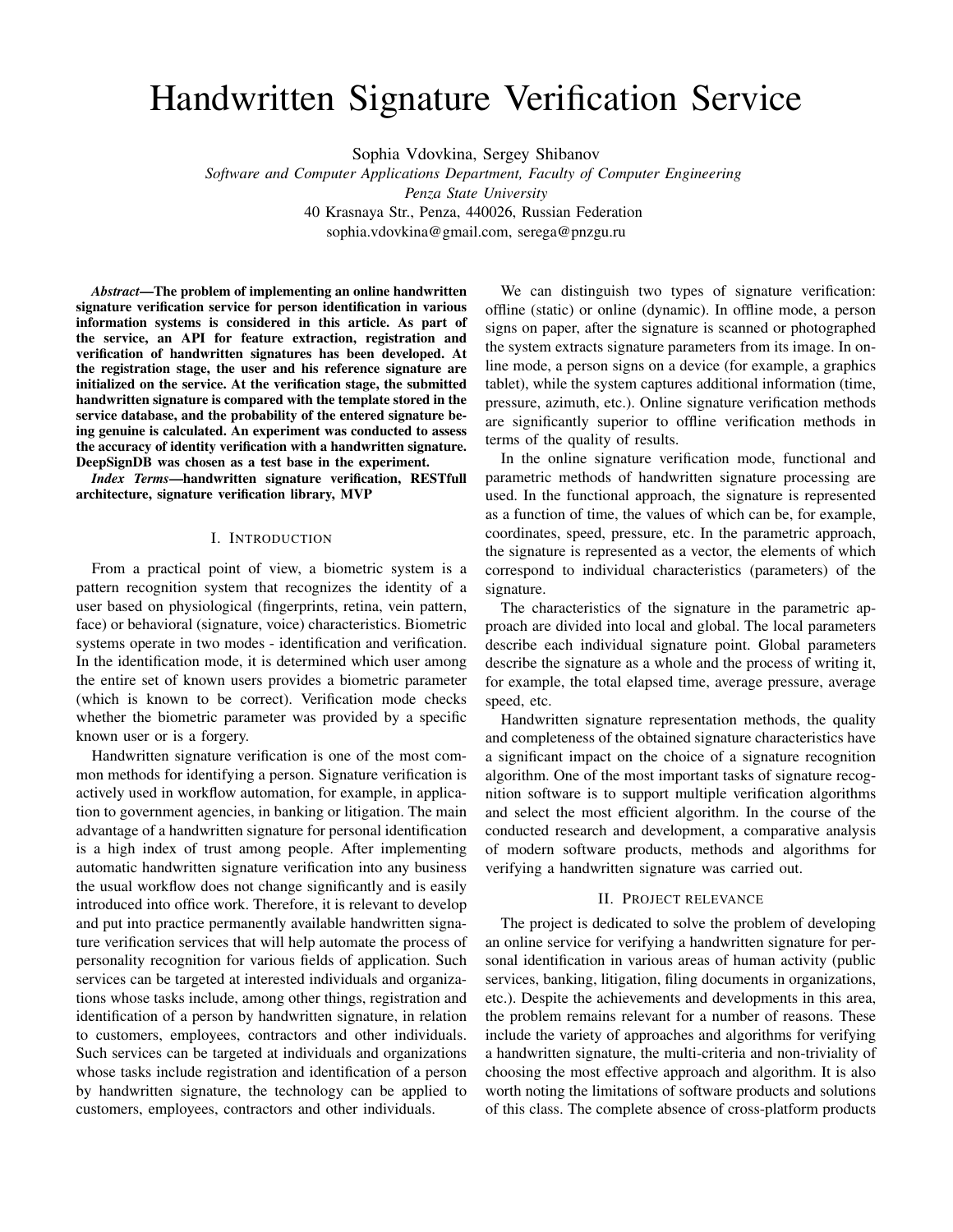with open source code, capable of development and adaptation by third-party developers, taking into account their own goals and objectives, specifics of the subject area.

# III. STATE OF THE ART

Modern works on the research topic can be divided into two main groups: 1) research and improvement of methods for verifying a handwritten signature; 2) development of software tools for identification and verification of a handwritten signature.

# *A. Research*

Theoretical work in the field of handwritten signature verification is mainly related to the study and improvement of the verification methods themselves. Methods for online verification of a handwritten signature can be divided into three main categories [1]: pattern matching methods, statistical methods, structural methods.

In pattern matching methods, verified signature is matched against signature patterns. In particular, A. K. Jain et al. [2] used the method of comparing trajectories, which was previously used for recognition of handwritten characters. Comparison of full time sequences results in a higher computational load, as well as loss of information related to the structural organization of signatures. Asymmetric DTWs have been developed to avoid deformation of reference signatures when compared with test samples [3], [5]. Despite the fact that DTW was first proposed for signature verification a long time ago, it is still popular and many articles are devoted to its improvement [4]–[7], [10], [15], [19].

Statistical methods evaluate one or more parameters calculated by statistical algorithms. When using a parametric approach to signature representation, statistical signature verification methods are used, such as neural networks [8], hidden Markov models (HMM) [9], [11], support vector machine (SVM), random forest algorithm, nearest neighbors method. The most common statistical algorithms use Mahalanobis and Euclidian distances. When calculating the Mahalanobis distance, the full covariance matrix is considered for each set of signatures [12]. When using the Euclidean distance, the average value for the set [13] is considered.

Currently, several different topologies of hidden Markov models have been implemented: hidden Markov models with left-right topology [11], [20], [21], ergodic [22], ring, in which the transition from the last state to the first state is allowed, but the latter topology is more used in offline verification.

Support Vector Machines (SVM) is a classification technique in the field of statistical learning theory that has been successfully used in many applications for pattern recognition. SVM can map input vectors to a higher dimensional space where classes are defined by a maximum separating hyperplane [26].

The use of neural networks in the field of signature verification was difficult for a long time, since there was not a large enough database available for researchers to train models, since signatures are not information publicly available on the

Internet, like other biometric characteristics, for example, faces [14]. Currently, there is great progress in this area, researchers have proposed LSTM networks [15], RNN [16], Siamese networks [17], MLP [18], CNN [19], TA-RNN [14].

Structural signature verification methods include string, graph, and tree matching methods that are commonly used in combination with other methods. For example, string matching [2], [23] can be used in combination with a neural network approach [22]. In some studies, the structural description graph is used to check the structural organization of a dubious signature [24]–[26].

Online signature verification methods are noticeably getting more complicated and improve their quality. Currently, the latest developments in the field of machine learning are actively used. The quality of the models is also improving due to the availability of more databases for researchers. In the development of signature verification, there is a tendency to switch to the use of complex neural network models, and the number of studies on this topic will clearly prevail in the coming years.

## *B. Software*

Among the most well-known software tools for identifying and verifying a handwritten signature are Wacom Ink SDK for verification from Wacom<sup>1</sup>, solutions from Progress Soft<sup>23</sup>, SIGNificant from Namirial S.p.A.<sup>4</sup>

*a) The Wacom Ink SDK:* The Wacom Ink SDK for verification software is a set of paid handwritten signature verification software tools that supports two verification modes that can be used individually and/or in combination:

- 1) Dynamic verification of the signature by comparing with 4-12 reference versions of the signature;
- 2) Static verification after the fact by comparing signature images with images of known samples.

The SDK validator compares the incoming signature with signature reference instances that must have been previously registered in the database. The reference signature template can be updated. It is possible to adjust the tolerance of the program to forgery signatures, for example, to increase the probability of accepting a signature, sacrificing a growing type II error.

*b) Progress Soft solutions:* Progress Soft offers two paid specialized solutions for verification of handwritten signatures aimed at financial institutions (banks, fund companies, etc.):

1) Solution "Automated Verification and Signature Management" (PS-SIG) automates the process of verifying signatures and provides tools for extracting from the database, managing and storing an unlimited number of signatures. PS-SIG allows financial institutions to

<sup>1</sup>https://www.wacom.com/ru-ru/for-business/products/will-sdk-forverification

<sup>2</sup>https://www.progressoft.com/ru/products/signature-verificationrecognition/ps-asv

<sup>3</sup>https://www.progressoft.com/ru/products/signature-verificationrecognition/ps-sig

<sup>4</sup>https://www.xyzmo.com/e-signature-products/signature-verification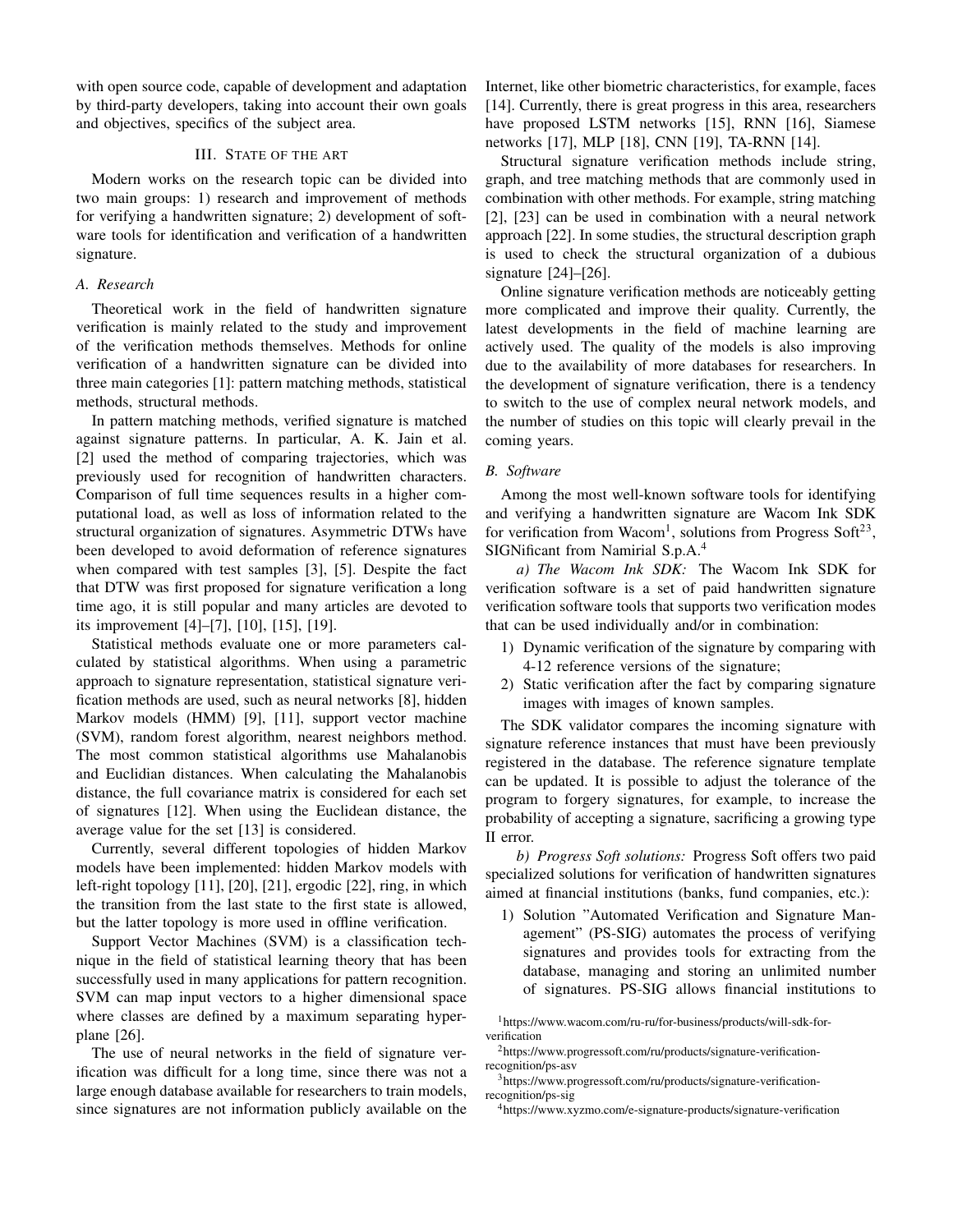display withdrawal limits and account limits that limit the rights of each signatory. In addition, during signature verification, the solution automatically checks the signer's credentials. PS-SIG includes a client profile module that stores signatures and customer data for financial institutions. The solution allows a bank employee to maintain signature cards and manage customer signatures, as well as set account limits and payment rules.PS-SIG stores all changes to the data for each instance of the signature and determines the expiration date for each signer. Users of the PS-SIG solution can perform various actions in the system with two levels of authorization: "creator" and "verifier";

2) The Automated Signature Verification (PS-ASV) compares signatures extracted from electronic checks or official documents with existing samples of genuine signatures. The PS-ASV solution works in automated mode and uses pattern recognition algorithms, in particular machine learning, to match signatures. Acceptance or rejection of the extracted signature is based on the security policies and procedures of the financial institutions.

*c) SIGNificant:* Paid product SIGNificant from Namirial S.p.A. designed to collect behavioral biometric data of a handwritten signature (speed, acceleration, rhythm, air movements and pressure) and embed the signature in an electronic document. Up to six signatures are needed to register the user. The system can handle multiple profiles for each user, allowing, for example, one profile to be used for a standard signature and another for a signature with only initials.Each time a user accesses the system to verify their signature, the biometric server compares the current signature against signature profiles. With each authentication, the server continues to learn and configure the user's profile. This allows the system to track gradual changes in the handwritten signature over time. The result of the automatic signature verification is provided as a signed response, which guarantees its authenticity.

It can be concluded that the considered software products have basic functions for verifying a handwritten signature. However, the following problems and limitations of these products should be noted:

- 1) limited integration with third-party applications and systems;
- 2) the lack of opportunities for the development of applications by third-party developers to adapt them to the specifics of their own tasks and features of subject areas;
- 3) paid licenses for the distribution of products and the absence of open source code.

# IV. SOFTWARE IMPLEMENTATION

#### *A. The main goals*

The main goal of the online handwritten signature verification service is to provide a convenient API for implementation in any information system. To compile a virtual image of a signature, a person needs to provide several examples of it (5- 15 examples). After that, he is registered in the system. After his registration, the organization that provided the data of the individual has the right to send a request for the verification or identification of this person. An organization can also request a signature template for a specific person. Thus, by registering a signature, the system initializes the user in the database for the first time. Verification compares already known data about the user with the provided signature and calculates the probability that the entered signature belongs to the user. During identification, a multi-class classification occurs among all users of the system, i.e., user data is displayed based only on his signature.

RESTful architecture will be used to create these services.

#### *B. Software structure*

To meet all the requirements of the handwritten signature verification application market, the following requirements for the application have been highlighted:

- 1) Organization can register, verify or identify any individual;
- 2) Organization can re-register a person's signature if it was changed;
- 3) Organization can request template signatures of an individual;
- 4) Administrator can change the entry threshold of any user and delete signatures.

A use case diagram for the online signature verification service is shown in Fig. 1.



Figure 1. User case diagram

The main component of the online service is the RESTful API server, which is built on the basis of the MVC (Model-View-Controller) architectural pattern. MVC architecture is the most common in designing web applications, since the division into Model, View, Controller layers naturally matches the structure of such services. Fig. 2 shows the interaction diagram of the RESTful API components in the MVC architecture.

View is a client part in the form of a web, IOS or Android application. The main task of the client application is to generate and send signature data to the server. Currently, the project has implemented a 'stub application' that reads data from the public signature database file and sends it to the server.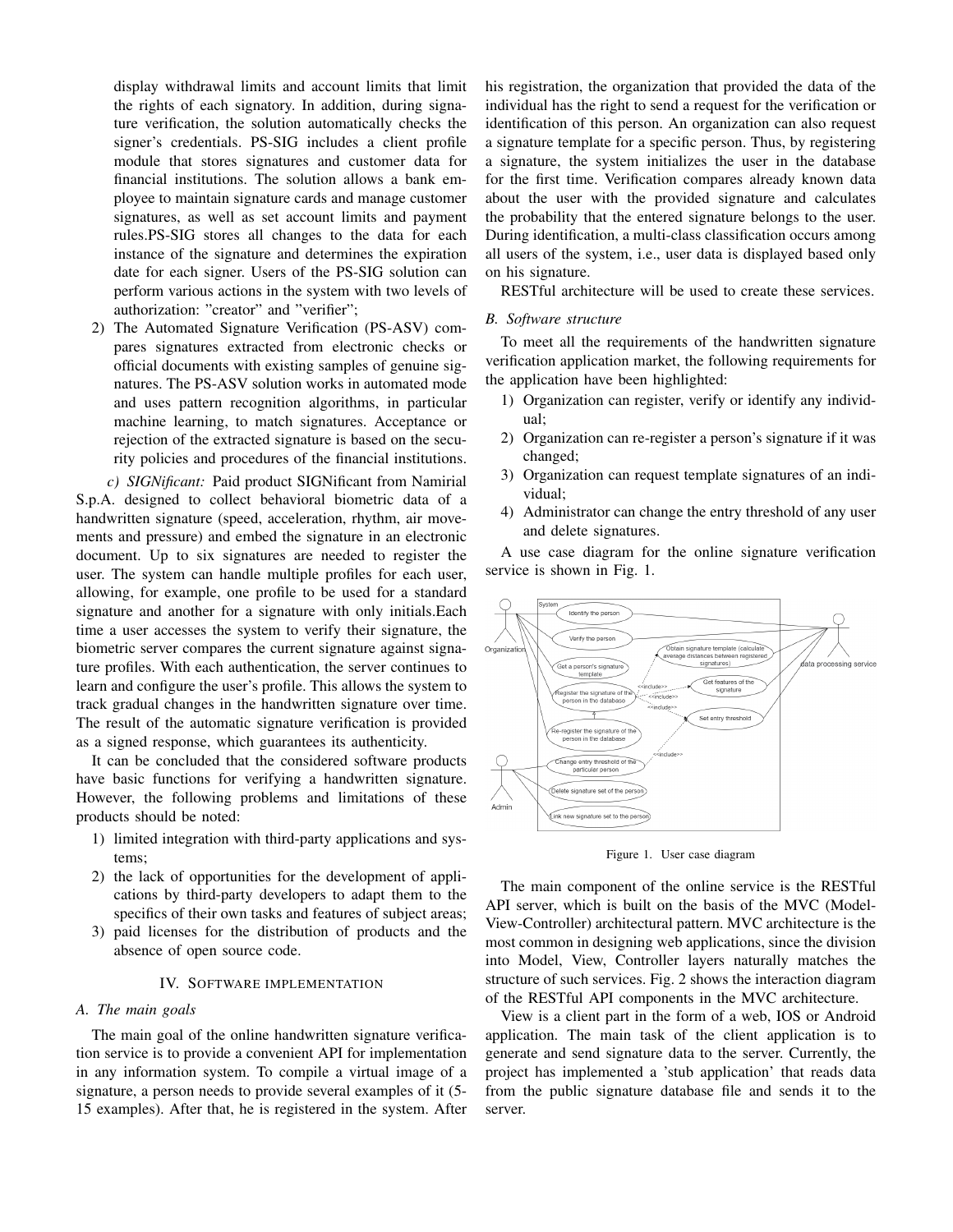

Figure 2. Scheme of the interaction between applications and API in MVC architecture

API interactions are done via JSON or XML. JSON and XML are a standardized data format that a web application receives, processes, and sends back. In this case, a web application is an API built on web services. The JSON format was chosen as the data exchange.

The PostgreSQL relational DBMS was used to store data about users and signatures. ORM SQLAlchemy is used to interact with the database. To create database queries, the Facade design pattern will be used to encapsulate the logic of accessing the database. Fig. 3 shows a diagram of service components.



Figure 3. Service component diagram

The software was implemented in Python using the Flask web application framework.

# *C. Experiment*

When testing the API, signatures from DeepSignDB [27] were loaded into the database. The DeepSignDB database includes a total of 1526 users from five different databases. The points of each signature are transmitted to the server, obtained by drawing the signature in the following format:

$$
[(x_1, y_1, p_1, t_1), (x_2, y_2, p_2, t_2), \dots, (x_n, y_n, p_n, t_n)] \quad (1)
$$

In (1) x, y, p, t represent x and y coordinates, pressure from the graphics tablet and timestamp respectively.

After the data is received, the features are extracted from them and entered into the database. Also, signatures are interpolated up to 256 points, normalized and standardized.

During the experiment, the training signatures of the Deep-SignDB database were preliminarily loaded into the database. After that, for all signatures of each user, the login parameters were calculated according to the following algorithm:

- 1) The principal components method was applied to each signature, where the number of components was equal to two;
- 2) The resulting parameters of all user signatures were analyzed using the dynamic time warping, and pairwise distances between all reference signatures were calculated;
- 3) Minimum, average and maximum distances were calculated and entered into the database.

Thus, the service was ready for the verification experiment. During verification, the test data of the DeepSignDB database was sent to the server. The results are presented in table I.

| Table I                      |                   |
|------------------------------|-------------------|
| <b>EXPERIMENT RESULTS</b>    |                   |
|                              |                   |
| Evaluation parameter         | Result            |
| Average server response time | $2.9 \text{ sec}$ |
| Verification quality         | 96.4%             |

It should be noted that the average number of signatures per person in the test database used was 7. In the verification experiment, 2567 signatures were used.

Verification quality was calculated using the following formula:

$$
q = \frac{k}{all} \tag{2}
$$

In  $(2)$  k is the number of correctly verified users and all – the number of signatures verified. Thus, we can conclude that the experiment was carried out successfully. The algorithm can also be improved, making it more resistant to forgery.

The main advantage of the project over analogues is its open source code and the ability to supplement the existing system with its own verification methods.

#### V. CONCLUSION

As a result of the conducted research and development, the following stages were completed:

- 1) A comparative analysis of software tools for handwritten signature verification and identification was carried out. It made possible to identify the relevant products, determine their strengths and weaknesses;
- 2) A comparative analysis of approaches and algorithms for handwritten signature was carried out, which made it possible to classify the algorithms, determine the principles of their operation, and application limits;